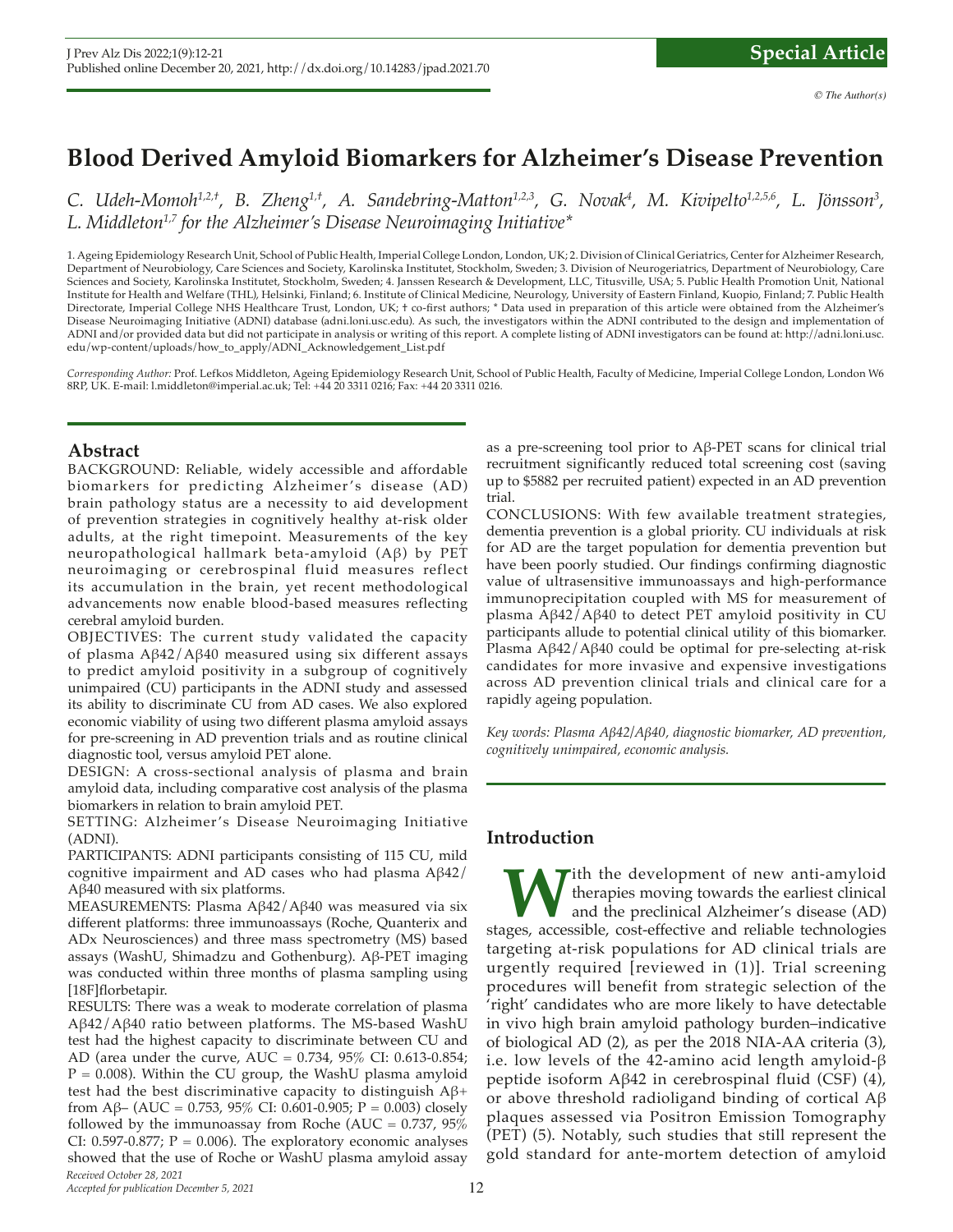deposition, are not without significant limitations; PET scans are expensive and still not widely available, whereas CSF sampling through lumbar punctures is seen as invasive and unappealing. Blood-based prediction of brain amyloid pathology would offer several advantages, including wider availability, the ability of repeated acquisitions for validation and for response monitoring, and lower cost. Blood based biomarkers could be ideal as pre-screening tools for the selection of study participants likely to have abnormal PET and CSF amyloid levels, among cognitively healthy adults for preventionbased randomised control trials, i.e. disease modifying therapies. Furthermore, they could prove valuable in contributing to the characterisation and identification of at risk-for AD individuals for public health preventative strategies, involving non-pharmacological interventions.

Recent advancements in the biochemical assays of Aβ in blood-based biofluids (serum, plasma) via ultra-sensitive immunoassays (IA) and targeted massspectrometry (MS) have engendered remarkable Aβ blood tests with proven accuracy for detecting brain amyloid pathological status, as confirmed via PET or CSF (6-16); discriminating AD from cognitive normal status (15), as well as predicting cognitive decline (6, 17) and clinical progression (18); alluding to high potential for clinical use. Of the variations of amyloid protein, including precursors and independent Aβ isoform types investigated, plasma Aβ42/Aβ40 ratio has been shown to reliably predict abnormal cerebral amyloid deposition in non-demented older adults, with the MS based platforms shown to provide the most robust results of AUCs reported up to 0.88 (11, 19) also in a recent multicohort head-to-head comparison of multiple platforms (8). At the same time, specialised automated IAs have reliably detected brain amyloid PET pathology status in cognitively unimpaired subjects with high precision, reporting AUCs in the range of 0.81-0.89 (13, 14, 20), with diagnostic performance significantly enhanced with the addition of apolipoprotein E (APOE) ε4 status. The wealth of information on the diagnostic accuracy of plasma Aβ42/Aβ40 ratio for detecting cases of Aβ PET positivity holds promise for translation of this biomarker from primary utility in research, to use within clinical and population-based settings; therefore, studies in preclinical populations are essential.

Additionally, selection of at-risk individuals from population-based cohorts will require capacity to delineate cognitively healthy from pre-dementia cases using high-throughput screening strategies which costeffective and sensitive blood markers may confer. Though shown to accurately predict brain amyloidosis even in cognitively healthy individuals, the clinical utility of plasma Aβ42/Aβ40 ratio for distinguishing AD cases from controls has been less studied until recently, with inconsistent results of null findings (15) versus significant discrimination capacity (20) reported, possibly stemming from methodological disparities.

Here we address this gap by leveraging the recent

Alzheimer's disease Neuroimaging Initiative (ADNI) report on the diagnostic accuracy of plasma Aβ42/ Aβ40 ratio measured across distinct platforms for detecting brain Aβ burden in older adults across the AD clinical continuum (8). By focusing on cognitively normal individuals (21), we aimed to compare plasma Aβ42/Aβ40 measured via three IAs and three MS based platforms for effectiveness in determining brain Aβ PET positivity status. As an exploratory objective, we assessed the abilities of these six plasma Aβ assays to distinguish cognitively unaffected participants from clinical AD cases. We further evaluated the cost-effectiveness of the best performing MS-based and IA-based plasma Aβ42/Aβ40 assays in our analysis for detecting likelihood of brain Aβ PET positivity status in the contexts of AD prevention trials and as part of routine clinical care. Our results may inform enrichment strategies for pre-screening candidates to undergo confirmatory brain amyloid evaluations in AD prevention trials.

## **Methods**

## *Data source and participants*

The data used in this study were obtained from the Alzheimer Disease Neuroimaging Initiative (ADNI) database (adni.loni.usc.edu). The ADNI was launched in 2003 and for up-to-date information, please see www. adni-info.org. The full list of inclusion/exclusion criteria for ADNI cohorts can be accessed through the online ADNI protocol (http://adni.loni.usc.edu/methods/ documents/). Written informed consent was obtained from all participants. This study included a subset of 115 participants who had valid plasma Aβ assessments measured across six platforms (three spectrometry-based assays and three IAs (described in (8)), with the plasma samples obtained between January 2016 and January 2018.

## *Diagnostic groups and Aβ-PET imaging*

Clinical diagnostic status of AD, mild cognitive impairment (MCI) or cognitively unimpaired (CU) in ADNI participants was based on multiple cognitive tests (see ADNI protocol at http://adni.loni.usc.edu/ methods/documents/). Given that the diagnostic status of ADNI participants was updated at each follow-up visit, we extracted the more recent diagnostic group information prior to plasma sampling time for these 115 participants (matched by unique ID and visit code).

Among the 115 participants, 113 had valid Aβ-PET imaging close to the time of plasma sampling (within three months; matched by unique ID and visit code). The Aβ-PET imaging was performed using [18F]florbetapir (8). Here, Aβ positive group was defined as centiloid ≥ 22; Aβ negative group was defined as centiloid < 22 as per (22).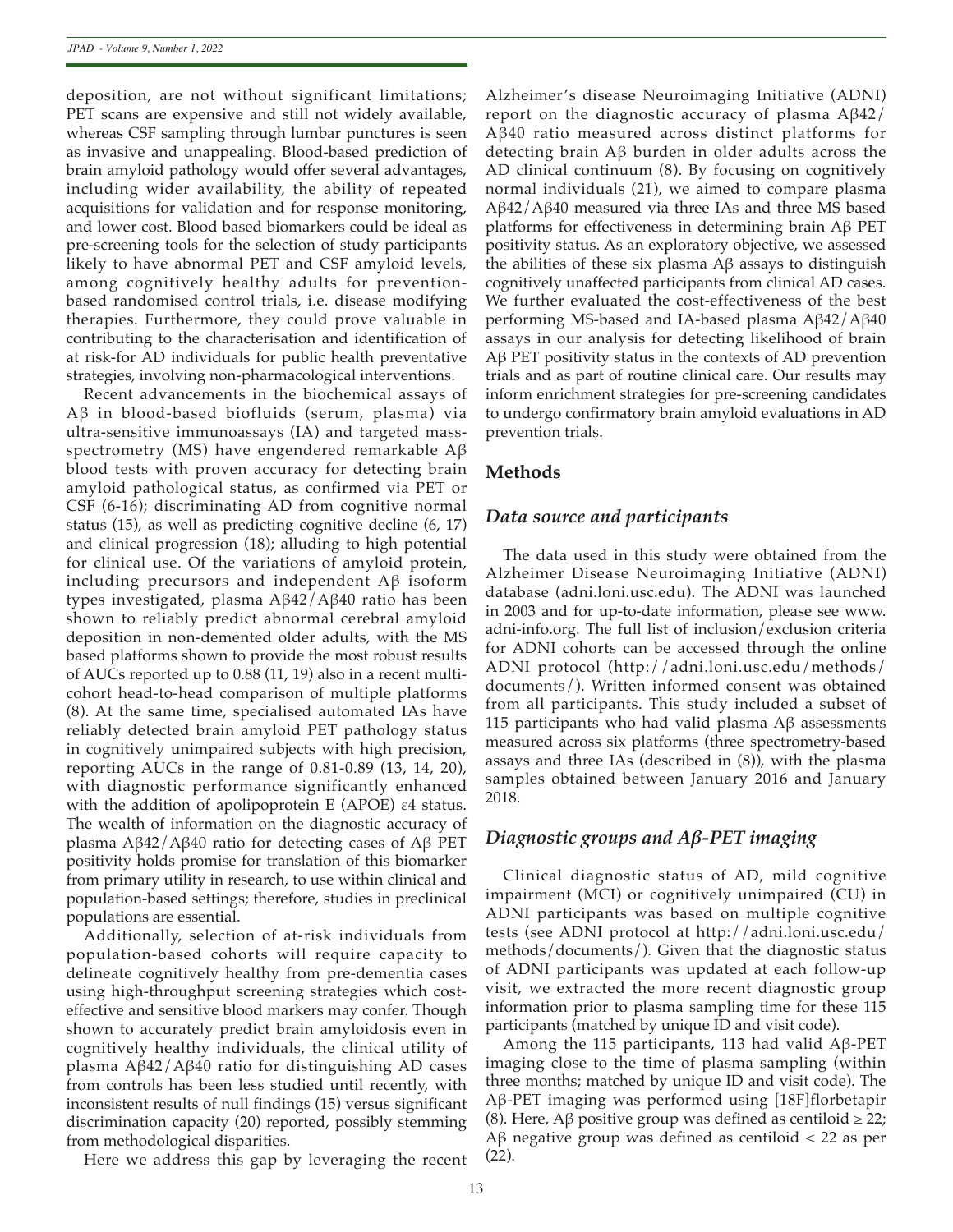#### *Plasma Aβ assessments*

Six assays were used to measure plasma Aβ42 and Aβ40 for these 115 participants in a blinded fashion: an immunoprecipitation-coupled mass spectrometry (IP-MS) assay developed by Washington University (WashU), an immunoprecipitation combined with matrix-assisted laser desorption/ionization time-of-flight mass spectrometry (IP-MALDI-TOF-MS) assay from Shimadzu, an IP-MS assay from the University of Gothenburg, and three IAs from Roche Diagnostics (Elecsys Neuro Toolkit), ADx Neurosciences (Simoa Neuro 4-plex E kit), and Quanterix (Simoa Aβ40 and Aβ42 Advantage Kit). The Aβ42/Aβ40 ratio was calculated from the independent Aβ42 and Aβ40 measures from each platform.

In addition, information on age, sex, education years and APOE genotype was extracted for the analyses.

#### *Statistical analyses*

Demographic and clinical characteristics of participants are described by diagnostic groups and further stratified by amyloid positivity status specifically for the CU group. Pearson correlation coefficients of Aβ42/Aβ40 ratio between the six assays were calculated in both the full sample and CU group only.

With the focus of informing risk-for-AD status of cognitively healthy older adults, we assessed the discriminative ability of Aβ42/Aβ40 ratio from each platform for amyloid positivity (Aβ-PET positive vs negative) in CU study participants using receiver operating characteristic (ROC) curve analyses. The area under the curve (AUC) and its 95% confidence interval were estimated for each platform. In addition, we estimated the AUCs of age alone and a prediction score based on age and APOE ε4 (derived from a binary logistic regression for Aβ-PET positivity) for comparison purpose. The optimal cut-off points of Aβ42/Aβ40 ratio for calculating sensitivity and specificity was determined by Youden index (i.e., through maximising the sum of sensitivity and specificity). We also explored the discriminative ability of Aβ42/Aβ40 ratio for amyloid positivity in participants with MCI.

As an exploratory analysis, we assessed the discriminative ability of plasma Aβ42/Aβ40 ratio for diagnostic status (AD vs CU or AD vs CU+MCI) using similar ROC curves, in comparison with the discriminative performances of PET centiloid value (continuous variable), age alone and the composite score of age and APOE ε4.

Finally, an exploratory economic analysis was conducted in two hypothetical settings: screening for clinical trial recruitment and population-based prevention programmes, respectively. We compared three diagnostic strategies: the WashU or the Roche assays followed by a PET scan in subjects testing positive on the assay vs a scenario of conducting PET scans without prior pre-

selection based on plasma Aβ assays. The prevalence of amyloid positivity in the elderly population was set at 27% (23).

For each assay, the cut-off point was selected to minimise the overall screening cost, i.e. the costs for the expected number of PET scans and the expected number of plasma assays required to identify one eligible patient. The positive predictive value (PPV) is the number of true positives among all that test positive on the assay and go on to receive a PET scan. The inverse of the PPV indicates how many PET scans will be required to find one eligible patient with a positive PET scan. For the 'PET only' option, the expected number of scans is instead the inverse of the population prevalence  $(1/0.27=3.70)$ . We calculated the number of plasma assays needed to identify one eligible patient as the inverse of the proportion of positive plasma assays multiplied by the inverse of the PPV. The total cost of screening is the expected cost of plasma assays plus the expected cost of PET scans to identify one eligible patient.

The statistical analyses were performed using SPSS version 22 (SPSS Inc., Chicago, IL, USA). All statistical tests were two-sided, and the statistical significance was defined as  $P < 0.05$ .

## **Results**

#### *Population characteristics*

Among the 115 participants included, 48 (42%) were CU, 55 (48%) had MCI and 12 (10%) had AD at the time of plasma sampling. 49 (43%) of the 115 participants were female, 46 (40%) were APOE ε4 carriers, and 58 (51%) were Aβ positive based on PET imaging. The mean age was 78.7 years and the mean education level was 16.4 years. The characteristics across the four groups based on diagnostic or amyloid status are displayed in Table 1. The box plots of plasma  $A\beta42/A\beta40$  ratio from the six platforms across the four groups are presented in Supplementary Figure 1.

The plasma Aβ42/Aβ40 ratios across the six platforms had weak to moderate correlation with each other (r ranging from 0.05 between ADx and Gothenburg to 0.63 between ADx and Roche); the results from WashU had relatively higher correlation with all other 5 platforms (r ranging from 0.33 to 0.51;  $P < 0.001$ ). Similar patterns were also observed in the subset of CU participants (Supplementary Table 1).

# *Discrimination of Aβ-PET status in cognitively unaffected individuals*

The ROC curves of the six plasma  $A\beta 42/A\beta 40$ measures for discriminating CU participants with positive vs negative Aβ-PET are shown in Figure 1. Discriminative utility was observed in the following: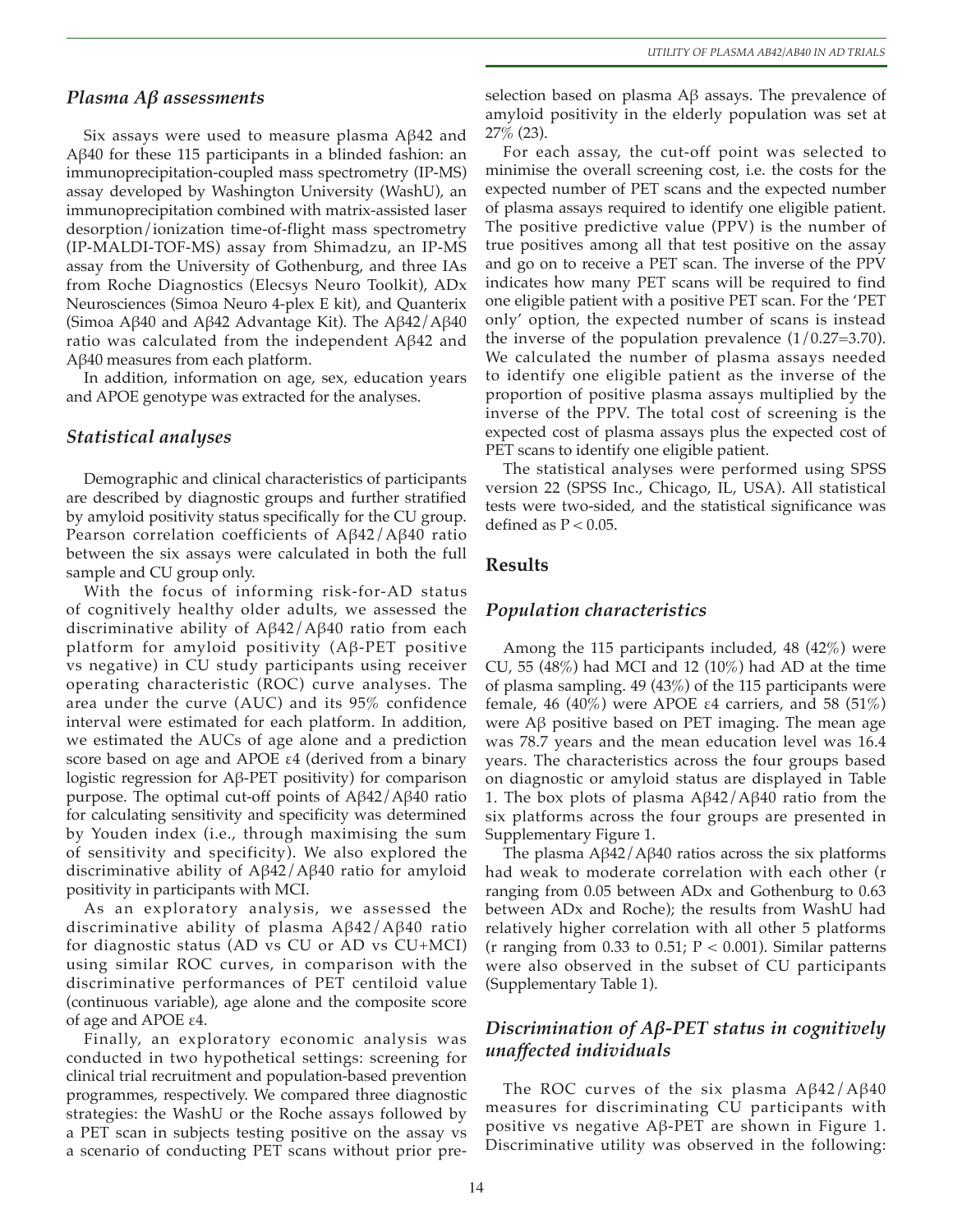*JPAD - Volume 9, Number 1, 2022*

| Table 1. Population characteristics         |                   |                                |                   |                   |  |  |
|---------------------------------------------|-------------------|--------------------------------|-------------------|-------------------|--|--|
| <b>Characteristics</b>                      | CU                |                                | <b>MCI</b>        | AD                |  |  |
|                                             | $A\beta$ negative | $A\beta$ positive              |                   |                   |  |  |
| N                                           | 29                | 19                             | 55                | 12                |  |  |
| Female, $n$ $(\%)$                          | 16(55.2)          | 11(57.9)                       | 17(30.9)          | 5(41.7)           |  |  |
| Age (year), mean $\pm$ SD                   | $77.3 \pm 8.8$    | $78.8 \pm 6.0$                 | $79.2 + 7.4$      | $79.8 \pm 5.0$    |  |  |
| Education years, mean $\pm$ SD              | $17.0 \pm 2.5$    | $17.1 \pm 2.4$                 | $16.3 \pm 2.9$    | $14.6 \pm 2.7$    |  |  |
| APOE ε4 carriage, n $(\%)$                  | 10(34.5)          | 7(36.8)                        | 21(38.2)          | 8(66.7)           |  |  |
| PET A $\beta$ positive, n $(\%)$            | $\qquad \qquad -$ |                                | 28(52.8)          | 11(91.7)          |  |  |
| Plasma A $\beta$ 42/A $\beta$ 40, mean ± SD |                   |                                |                   |                   |  |  |
| IP-MS:WashU                                 | $0.131 \pm 0.009$ | $0.123 \pm 0.013$ <sup>*</sup> | $0.125 \pm 0.010$ | $0.119 \pm 0.006$ |  |  |
| IP-MALDI-TOF-MS:Shimadzu                    | $0.043 \pm 0.008$ | $0.038 \pm 0.006*$             | $0.039 \pm 0.005$ | $0.035 \pm 0.005$ |  |  |
| IP-MS:Gothenburg                            | $0.074 \pm 0.019$ | $0.067 \pm 0.032$              | $0.068 \pm 0.018$ | $0.066 \pm 0.016$ |  |  |
| IA:ADx                                      | $0.050 \pm 0.010$ | $0.046 \pm 0.007$              | $0.045 \pm 0.010$ | $0.046 \pm 0.008$ |  |  |
| IA:Quanterix                                | $0.041 \pm 0.006$ | $0.038 \pm 0.004*$             | $0.038 \pm 0.005$ | $0.036 \pm 0.004$ |  |  |
| IA:Roche                                    | $0.171 \pm 0.020$ | $0.155 \pm 0.016^*$            | $0.156 \pm 0.024$ | $0.163 \pm 0.029$ |  |  |

\* P < 0.05 based on independent samples t test by Aβ-PET status.

**Figure 1.** ROC curves of six plasma Aβ42/Aβ40 measures for discriminating Aβ-PET positive vs negative cognitively unimpaired participants



WashU had the highest AUC (0.753, 95% CI: 0.601-0.905;  $P = 0.003$ ), followed by Roche (0.737, 95% CI: 0.597-0.877; P = 0.006), Shimadzu (0.695, 95% CI: 0.545-0.845; P = 0.023) and Quanterix (0.693, 95% CI: 0.540-0.847;  $P = 0.025$ ). The optimal combination of sensitivity and specificity according to Youden index of the four assays with significant AUCs are presented in Table 2.

In comparison, the AUCs for discriminating Aβ-PET status in CU participants by age alone and a prediction score based on age and APOE ε4 were 0.554 (95% CI: 0.390-0.717; P > 0.05) and 0.562 (95% CI: 0.395-0.729; P > 0.05), respectively.

Supplemental analyses showed that the assays of

**Figure 2.** ROC curves of six plasma Aβ42/Aβ40 measures for discriminating AD cases vs CU individuals



WashU and Roche also had relatively high discriminative ability for Aβ-PET status among MCI participants, with the AUCs of 0.860 (95% CI: 0.761-0.959; P < 0.001) and 0.754 (95% CI: 0.616-0.892;  $P = 0.002$ ), respectively (Supplementary Table 2).

## *Discrimination of clinical diagnostic status*

The ROC curves of the six plasma  $A\beta 42/A\beta 40$ measures for discriminating AD cases vs CU participants are shown in Figure 2. Relatively high AUCs were observed for WashU (0.767, 95% CI: 0.644-0.891; P = 0.004), Quanterix (0.762, 95% CI: 0.620-0.905; P = 0.005) and Shimadzu (0.753, 95% CI: 0.610-0.897; P = 0.007); whereas the other three assays showed low diagnostic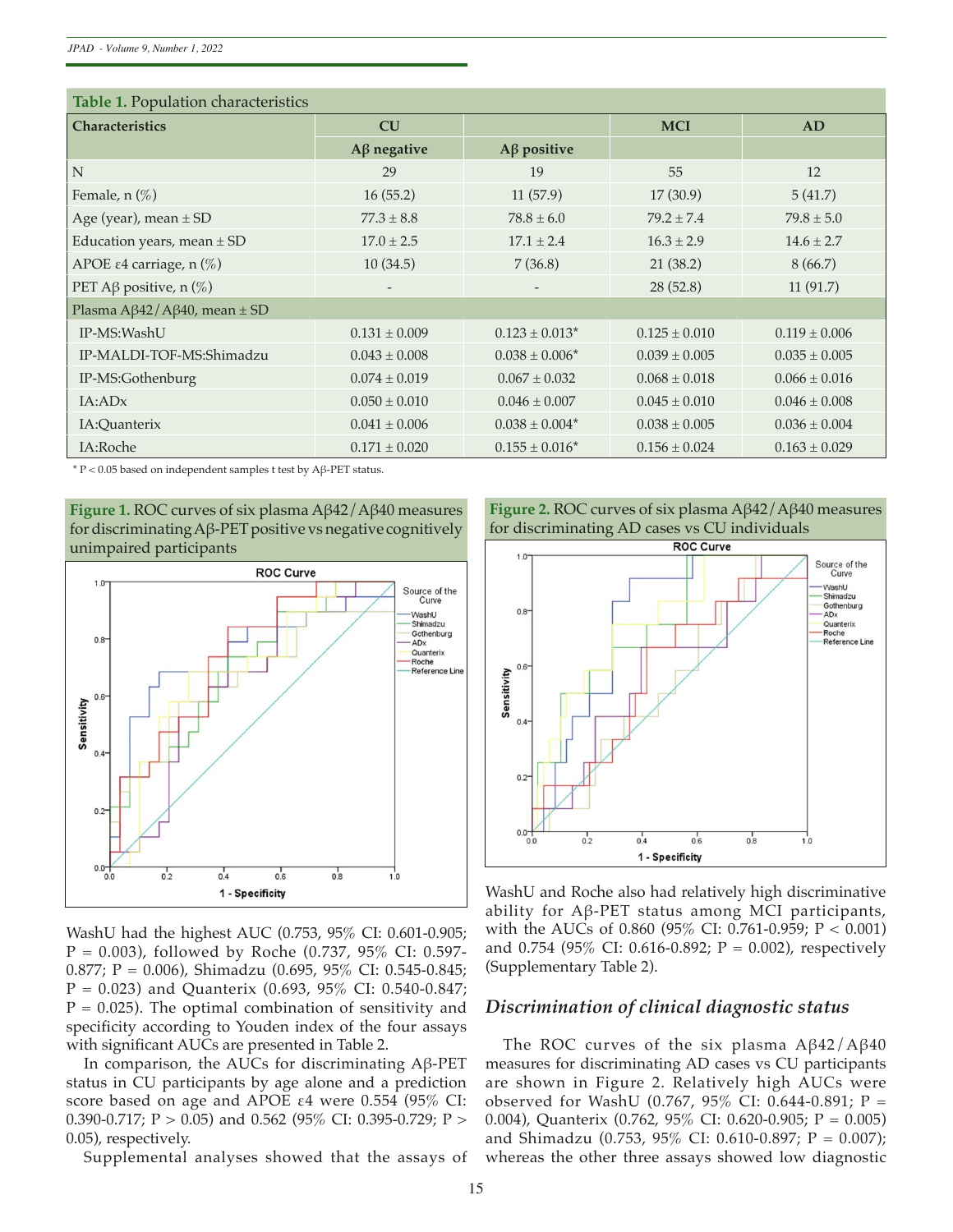| unimpaired study participants |                        |       |                              |                 |                          |  |  |  |
|-------------------------------|------------------------|-------|------------------------------|-----------------|--------------------------|--|--|--|
| <b>Assays</b>                 | <b>AUC (95% CI)</b>    | P     | Cut-off point                | Sensitivity     | Specificity              |  |  |  |
| WashU                         | $0.753(0.601 - 0.905)$ | 0.003 | 0.125                        | 0.684           | 0.828                    |  |  |  |
| Shimadzu                      | $0.695(0.545-0.845)$   | 0.023 | 0.040                        | 0.737           | 0.586                    |  |  |  |
| Gothenburg                    | $0.661(0.494 - 0.827)$ | 0.062 | $\qquad \qquad \blacksquare$ | $\qquad \qquad$ | $\overline{\phantom{a}}$ |  |  |  |
| ADx                           | $0.648(0.491 - 0.804)$ | 0.086 | $\qquad \qquad \blacksquare$ | -               | $\overline{\phantom{a}}$ |  |  |  |
| <b>Ouanterix</b>              | $0.693(0.540-0.847)$   | 0.025 | 0.038                        | 0.684           | 0.724                    |  |  |  |
| Roche                         | $0.737(0.597 - 0.877)$ | 0.006 | 0.168                        | 0.842           | 0.586                    |  |  |  |

**Table 2.** Parameters of discriminative ability of six plasma Aβ42/Aβ40 measures for Aβ-PET status in cognitively

**Table 3.** Explorative economic analysis for clinical trial recruitment

|                                          | Plasma Aβ42/Aβ40 assay |                 |                          |  |
|------------------------------------------|------------------------|-----------------|--------------------------|--|
|                                          | IP-MS:WashU            | <b>IA:Roche</b> | <b>None</b>              |  |
| Hypothetical assay cost                  | \$200                  | \$130           | $\overline{a}$           |  |
| Sensitivity                              | 52.6%                  | 31.6%           | $\overline{\phantom{a}}$ |  |
| Specificity                              | 93.1%                  | 96.6%           | $\overline{\phantom{a}}$ |  |
| % test positive (TP+FP)                  | 19.2%                  | 11.0%           | $\overline{\phantom{a}}$ |  |
| Positive predictive value (TP/[TP+FP])   | 73.8%                  | 77.2%           |                          |  |
| Plasma assays per recruited participant  | 7.04                   | 11.73           | $\overline{\phantom{a}}$ |  |
| PET scans per recruited participant      | 1.35                   | 1.30            | 3.70                     |  |
| Screening cost per recruited participant |                        |                 |                          |  |
| Plasma assay                             | \$1407                 | \$1525          |                          |  |
| PET scan                                 | \$2709                 | \$2590          | \$7407                   |  |
| Total                                    | \$4116                 | \$4115          | \$7407                   |  |

capacity (AUCs ranging from 0.538 to 0.583;  $P > 0.05$ ).

In comparison, the AUCs for detecting AD cases by PET centiloid levels, age alone, and a prediction score based on age and APOE ε4 were 0.835 (95% CI: 0.676- 0.994; P < 0.001), 0.592 (95% CI: 0.438-0.746; P = 0.327) and 0.734 (95% CI: 0.574-0.893;  $P = 0.013$ ), respectively.

Similar results of the six plasma Aβ42/Aβ40 measures for discriminating AD cases vs the combination of CU and MCI participants are shown in Supplementary Table 3.

# *Exploratory economic analysis of plasma Aβ42/Aβ40 for clinical trial recruitment and prevention programmes*

A potential application of plasma Aβ42/Aβ40 assays is in screening for recruitment to clinical trials of diseasemodifying therapies in the preclinical stage. In this setting, plasma assays can serve to pre-screen potential participants prior to PET scans, thus reducing the number of negative scans and the overall cost of recruitment. In addition, the assays may also have a role as a marker of disease progression and/or therapeutic response, post randomisation.

Table 3 presents a cost-minimisation analysis comparing the three diagnostic strategies, with the cut-off point for each assay optimised for lowest total screening cost. Actual prices for the plasma assays were not available, thus we used hypothetical values based on typical costs for IA and MS assays, respectively, while the cost for Aβ-PET was estimated to \$2000. Due to the assumed difference in cost between the two plasma assays, the optimal balance of sensitivity/ specificity differed, however the expected screening cost per recruited patient was very similar (\$4115 and \$4116, respectively). With the Roche immunoassay, 11.73 patients needed to be tested to identify one eligible patient, but in return 96.6% of PET scans are expected to be positive. At this level of specificity, it could be argued that the PET scan could be eliminated from the strategy altogether, further reducing the cost to \$1525 per eligible patient.

In sensitivity analysis, 50% higher assay costs increased the total screening cost by less than 19% and did not alter the conclusions. Further, results were robust across different prevalence rates for amyloid positivity; at all prevalence rates below 65% plasma assays lowered screening costs compared to PET only (calculations not shown, available on request).

A second potential application for plasma assays is identifying amyloid-positive cognitively normal subjects for preventive programmes in the general population.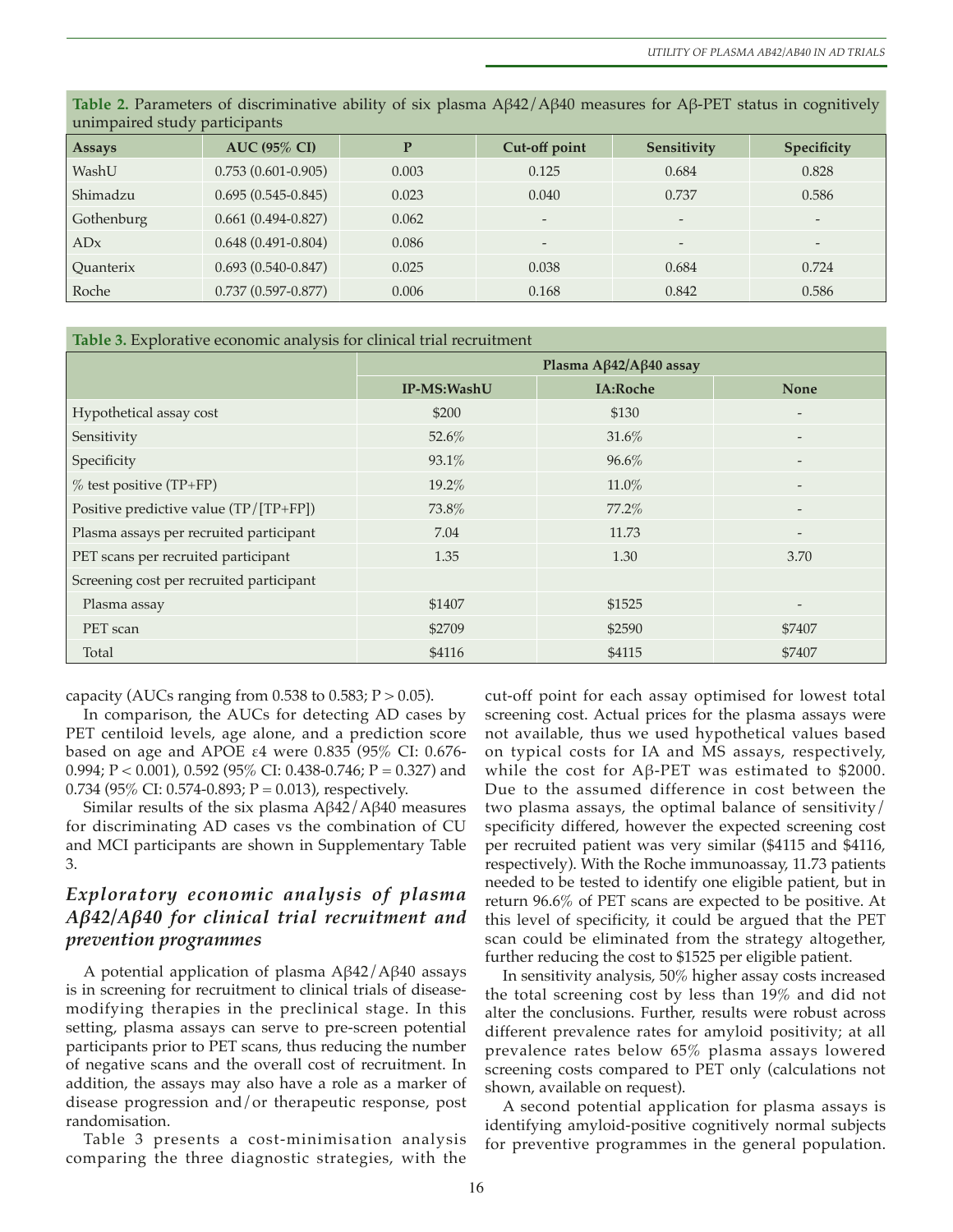In this setting, there is not only concern about the total cost of screening, but also with the risk of false negatives since this will cause amyloid-positive patients to be denied treatment (we assume that false positives are eliminated by confirmatory PET or other high-specificity investigation). Estimating the full cost of a false negative would require detailed data on the effect and cost of the disease modifying therapy, which is beyond the scope of this paper. However, we can calculate the cost of screening as a function of the sensitivity achieved, as illustrated in Figure 3 for the Roche and WashU assays. The WashU assay provides the lowest cost per screened patient at desired sensitivity values between approximately 35% and 70%, while the Roche assay gives the lowest cost outside this range.

#### **Figure 3.** Schematic of hypothesised per-participant cost for IA:Roche, IP-MS:WashU and PET only in populationbased prevention programmes



#### **Discussion**

Non-invasive biomarkers enabling Alzheimer precision medicine is a highly prioritised task, due to the perceived invasiveness and/or high costs of the currently utilised PET and CSF measures. Further, the potential presence of significant AD heterogeneity indicates a need for diversity in the toolbox of markers. Finding target populations for preventive measures is challenging since prevention, by its very nature, is most efficiently-targeted at the actual disease onset. The markers thus must be not only precise but also of sufficient levels and present within the right timeframe (2, 24). A biomarker-based definition of risk-for AD status in cognitively healthy older adults would truly represent a cornerstone both for population-based public health prevention strategies and for AD prevention clinical trials. For the latter, costeffective biomarkers would serve several key aspects: 1) predictive value accuracy for amyloid pathology to aid patient selection for the more invasive/expensive PET and/or CSF studies, and 2) frequent treatment response monitoring in anti-amyloid or anti-tau therapies, over time.

# *Diagnostic utility of plasma Aβ42/Aβ40 for amyloid status determination in AD prevention trials*

Accumulating evidence from exploratory and validation studies suggests that plasma amyloid biomarkers, especially the Aβ42/Aβ40 ratio, have high potential to fulfil this need. Though multiple studies have provided information on the diagnostic accuracy, predictive capacity and possible clinical utility of this marker in trials involving MCI and AD patients, very few have focused on examining these characteristics in cognitively unimpaired individuals. Even fewer studies have evaluated cost-implications for utility of plasma Aβ42/Aβ40 ratio as a pre-screening biomarker in AD prevention trials. In this study, we used the recently reported ADNI data to evaluate the discriminative capacity and diagnostic accuracy of plasma Aβ42/Aβ40 ratio, measured using distinct platforms (immuno-assay based: IA:Roche, IA:ADx, and IA:Quanterix; and MS based: IP-MS:WashU, IP-MALDI-TOF-MS:Shimadzu, IP-MS:Gothenburg) for determining AD and brain amyloid PET status. We further compared the costeffectiveness of IA-based versus MS-based plasma amyloid platforms i.e. IP-MS:WashU versus IA:Roche as possible pre-screening tools for pre-selection of individuals for brain amyloid PET evaluation in AD prevention trials.

Plasma Aβ42/Aβ40 levels have been shown to be considerably lower in AD patients compared to controls (7) and also found to decline, over time, in CU individuals who were amyloid PET-positive at baseline (14). We found significantly lower plasma Aβ42/Aβ40 in amyloid PET-positive CU study participants with two MS based (IP-MS:WashU and IP-MALDI-TOF-MS:Shimadzu) and two IA (IA:Quanterix and IA:Roche) platforms. These results corroborate findings from other studies that have reported lower plasma Aβ42/Aβ40 in PET-positive cognitively normal older adults using MS based (11) and IA assays (6). Compared to CSF, where Aβ42/Aβ40 ratio difference between PET-positive to negative could be up to 50% (25), the differences seen with the plasma levels are quite small (7-12%). Our results corroborate data reported by Janelidze et al 2016, that sought to assess the clinical utility of plasma Aβ42/Aβ40 ratio measured using the ultrasensitive SIMOA IA by Quanterix (7). Using data from participants across the AD clinical continuum: CU, MCI and AD enrolled in the Swedish BioFINDER study, they reported an inverse association for plasma Aβ and brain PET amyloid, with lower plasma levels in AD patients. Importantly they noted that levels were only moderately decreased at earlier disease stages, suggesting that overt Aβ changes in the periphery occur at a later stage in the disease trajectory (7). This may explain the differences in magnitude of changes between plasma Aβ and CSF, though does not argue against the use of plasma Aβ in preclinical populations. Indeed,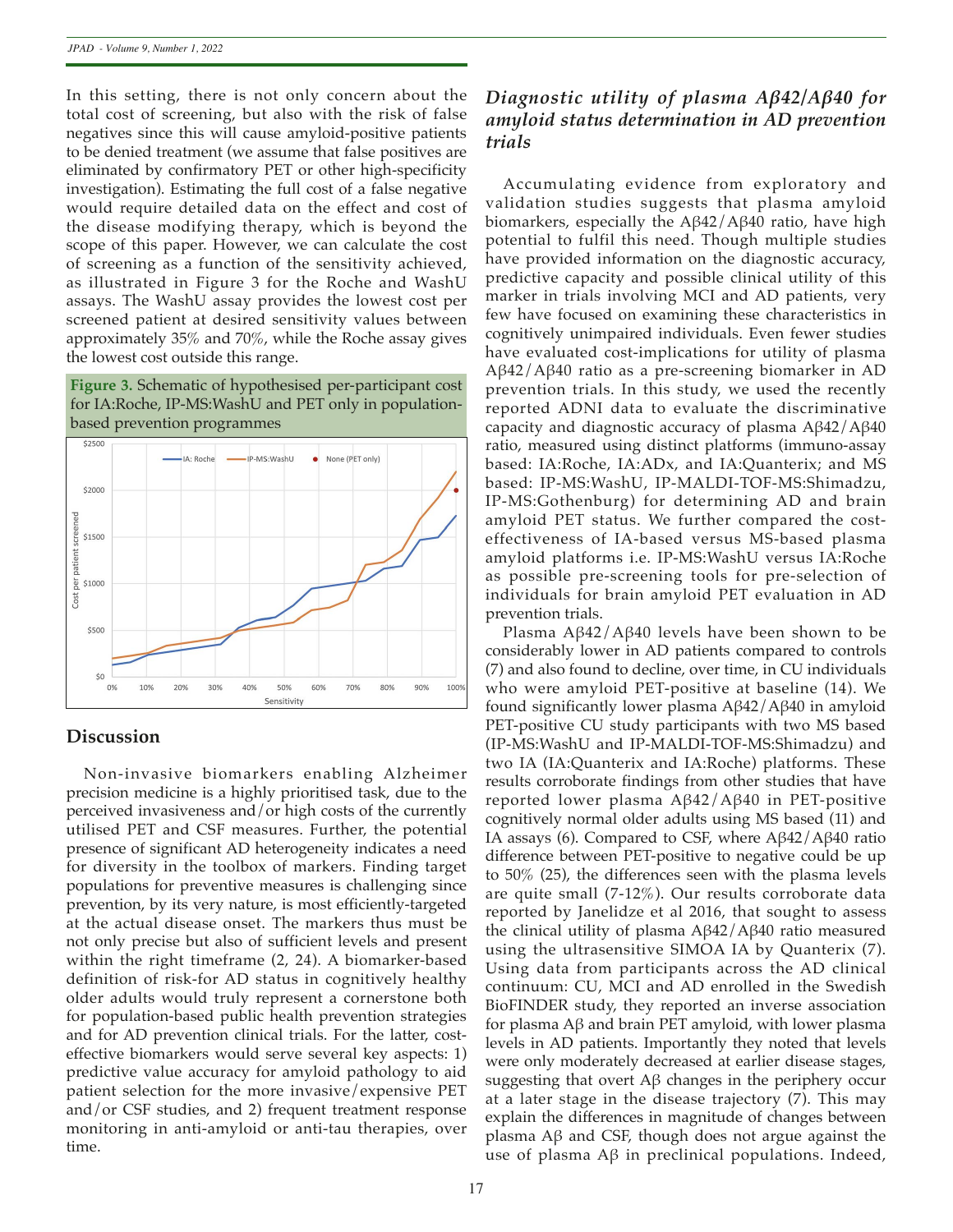more recent analysis of longitudinal data from the AIBL study reported early changes in plasma Aβ42/Aβ40 ratio that mirrored that of PET-detected brain amyloid changes (7.9% and 8.8% respectively). Interestingly their evaluation of the longitudinal trajectory of plasma Aβ compared to brain Aβ revealed changes in plasma preceding that of brain Aβ, by a median of six years (6). Their findings suggest, contrary to the previous report of Janelidze et al, that Aβ changes are evident earlier in peripheral biofluids. It is important to note that the AIBL study sample featured cognitively unimpaired subjects whilst the Swedish Biofinder cohort included participants with diverse AD diagnostic status. Though posited as potentially useful for clinical trial monitoring, future work is required to assess plasma Aβ trajectories in relation to progression from the preclinical AD stage.

The relatively small difference in plasma Aβ42/ Aβ40 levels for PET positive and negative cognitively unimpaired subjects may contribute to the inconsistent results noted across the different platforms assessed in this study. Methodological differences may further explain the observed disparities, including pre-analytical inconsistencies across labs and centres (26). Verberk et al in an unbiased evidence-based evaluation of pre-analytic methods for blood AD markers observed significant differences in blood Aβ recovery, impacted by variation in collection tube-type as well as time factors affecting centrifugation and storage processes (27). Other sources of variation may arise from the distinct sensitivities of the different assays for measuring plasma Aβ or instability due to multiple freeze-thaw cycles (26, 28-31). On the other hand, recent developments in this field including fully automated technologies and multiplexing of 40 and 42 assays, may mitigate such variations (26). Further global adoption of standardised pre-analytic protocols to harmonise sample collection, processing and storage processes for latent measurement of AD biomarkers could minimise variability of results.

In our analyses all assays evaluated for the measurement of plasma Aβ42/Aβ40 showed significant correlations with PET centiloid values ( $r$  range  $= -0.517$  --0.241), with highest correlation noted for IP-MS:WashU (Supplementary Figure 2). Furthermore, this MS-based assay showed best diagnostic performance for determining amyloid PET positivity-status in cognitively unimpaired subjects, even more accurately than notable risk factors: age and APOE combined, with the IA:Roche assay coming a close second (AUC IP-MS:WashU = 0.753, P = 0.003; AUC IA:Roche = 0.737, P = 0.006; AUC age/APOE =  $0.562$ , P >  $0.05$ ) (see Figure 1 and Table 2). These results from our focused evaluation of cognitively unimpaired individuals support those of Chatterjee et al, 2019 who reported an AUC of 0.78 for detection of PET positivity in CU older adults, using a SIMOA-based assay for measurement of plasma Aβ42/Aβ40 (13). Our findings further extend on the report from Janelidze et al, who also noted IP-MS:WashU as having the highest

accuracy for detecting abnormal brain Aβ status (AUC WashU =  $0.85$ ), albeit in a mixed population of CU, MCI and AD patients from the same ADNI study (8).

Our explorative economic evaluation indicates considerable potential cost-savings in trial recruitment through the use of plasma Aβ assays, the total screening cost could be reduced by up to \$5882 per recruited patient (-79%) through substitution of PET with a highly specific assay. It should be noted these are simplified estimates and do not account for e.g. the cost of inviting participants and obtaining informed consent (though these costs should be limited as initial inclusion criteria can be wide).

# *Clinical utility of plasma Aβ42/Aβ40 in the clinic and in population-based AD preventive strategies*

Assessment of the discriminative ability for the plasma Aβ42/Aβ40 ratio measured across the investigated platforms for distinguishing AD cases from CN further revealed the IP-MS:WashU as having the numerically highest AUC (0.767). The IA, Quanterix also had a high AUC (0.762), and with the other IP-MS assay, Shimadzu  $(AUC = 0.753)$  exceeded performance of the age and APOE-combined model ( $AUC = 0.734$ ). Few studies have evaluated the potential clinical utility of plasma Aβ42/ Aβ40 ratio for detecting clinical AD cases. A previous study by Feinkohl et al in 2020 found that plasma Aβ42/ Aβ40 ratio did not significantly distinguish biomarker positive (A+N+) AD patients from biomarker negative (A-N-) healthy controls. (AUC =  $0.58$ ; 95% CI: 0.46-0.70) (15). The result disparity may be explained by methodological differences as their study used a standard ELISA for measurement of plasma Aβ42 and 40. Our findings support those of Thijssen et al, who reported a good clinical competence of the plasma Aβ42/Aβ40 ratio for discriminating AD from controls, using a novel optimised IA, "Amyblood", developed for detection of full length Aβ42 and Aβ40 with SIMOA technology, thus leveraging highly specific antibodies coupled with the ultrasensitive SIMOA platform (20).

Plasma Aβ assays may also enable cost-effective deployment of general-population prevention programmes. Avoiding false-positives will be a high priority for this type of program, thus a highly specific confirmatory diagnostic test will likely be required. Scaling PET capacity to meet the demand of such programs will be very challenging, underscoring the need for adequate pre-screening as well as alternatives such as CSF-based assays. Pre-screening with a plasma Aβ assays can achieve a sensitivity of 50% at a cost of approximately \$570 per screened patient including the cost of confirmatory PET. This cost will need to be brought down to allow large-scale deployment; this could be achieved through combination with other risk markers and risk scores, such as polygenic or lifestyle-based risk scores, such as CAIDE (32).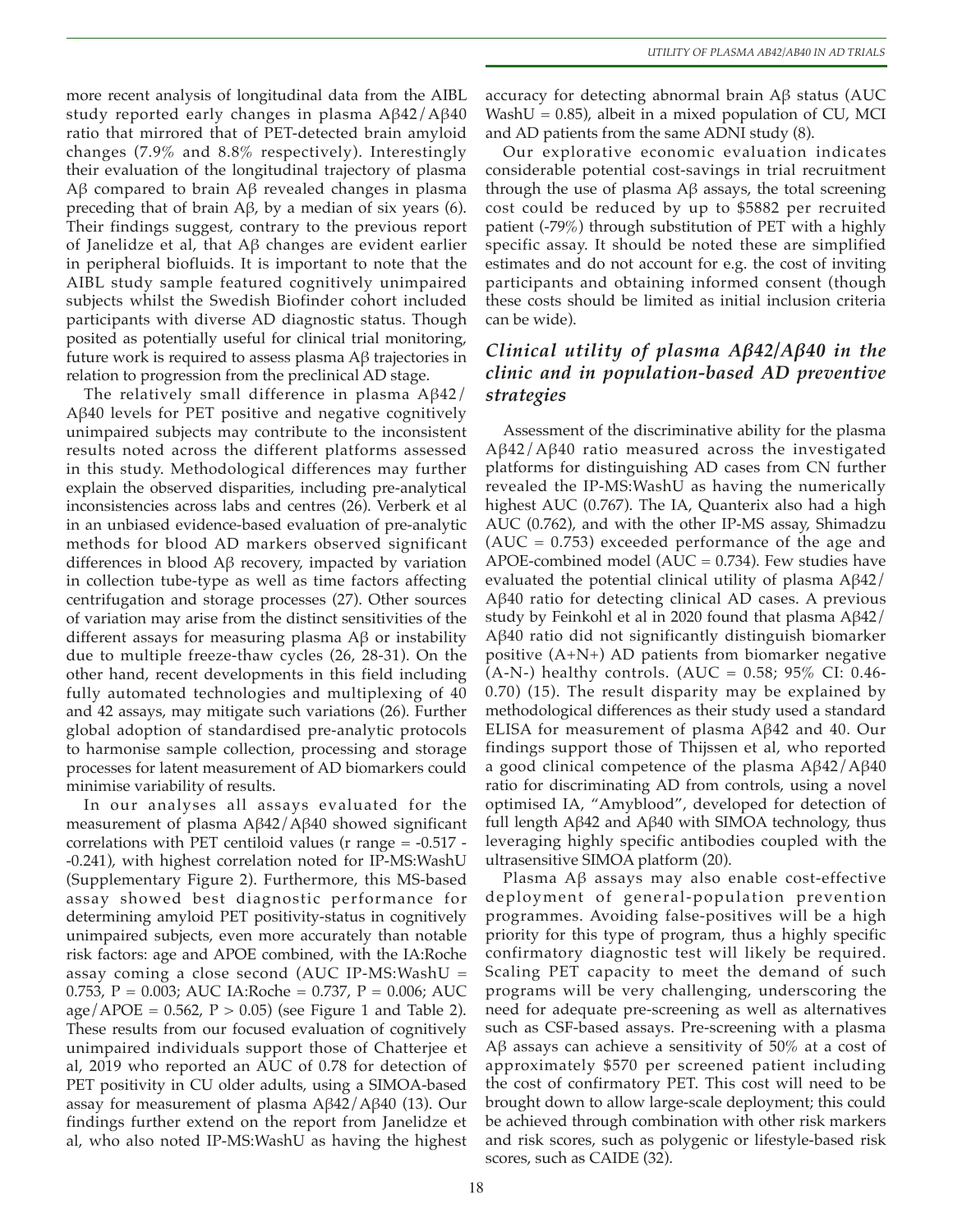# *Limitations*

The results reported in this study must be interpreted with caution. The sample population evaluated in this study were pre-selected based on equivalent numbers for brain amyloid PET positive and negative (~50% in each group), thus non-generalisable to typical population where the age-dependent prevalence of amyloid positivity in pre-symptomatic older adults (age 50-90 years) was estimated at 24.4% for PET and 26.5% for CSF (23). Furthermore, though strengthened by inclusion of the well-characterised ADNI CU participants, all of whom had available information on plasma Aβ measured using the different platforms investigated and associated clinical information, as well as brain amyloid PET, the sample size of CU is relatively small  $(n = 48)$ . Further studies are encouraged in well-characterised highpowered pre-clinical longitudinal cohorts to fully estimate the diagnostic accuracy and clinical utility of the distinct platforms for measuring plasma Aβ, and develop cutoffs, including peri-threshold values previously shown to be associated with pathology accumulation (33) and cognitive decline (34).

Notwithstanding, since a majority of Aβ in plasma arises from the main CNS-pathological hallmark in AD reflected by PIB-PET amyloid plaques and CSF-Aβ (25, 35), this less invasive test has a clear advantage by reliably predicting brain amyloid burden. Of note, the phosphorylated isoforms of tau protein pTau181 (36, 37) and pTau217 (38) have also shown promising specificity for predicting both CSF Aβ positivity and longitudinal AD progression, though when compared with the plasma Aβ platforms presented in this study, plasma Aβ outperforms pTau in detecting Aβ-positivity in cognitively unimpaired individuals (11). Furthermore, recent evidence for plasma neurofilament light (NFL), a neurodegeneration biomarker, revealed high capacity in predicting cognitive decline from MCI, but not from the preclinical AD stages (39).

From a prevention focused precision medicine perspective, generating risk profiles rather than dichotomous classifications and thresholds of single markers could increase the ability to customise interventions (for example, see (40)). In this context, the GWAS-derived polygenic risk score (PRS) not only shows promising accuracy for AD prediction but may also provide new biological insight, including associations between pathway specific PRS and AD phenotypes which may enable better-tailored treatment strategies. In the International Genomics of Alzheimer's Project (IGAP) GWAS dataset, PRS alone had an AUC of 75%, increasing to 78% upon inclusion of age and sex in the model, for AD prediction (41). In the ADNI cohort PRS (excluding APOE) had a prediction AUC of 0.75 for AD status, that increased to 0.82 when including APOE (42). Further, PRS in autopsy confirmed AD cases had a predictive AUC of 0.84 (43). The advantages of PRS also includes the

which can be monitored and, perhaps even prevented simultaneously, through lifestyle intervention strategies (44, 45). It should however be noted that genes and their expression patterns do not always correlate with protein levels (reviewed in (46)) and genetic profiles are not limited by temporal factors such as post-translational protein modifications, diurnal variation, biomarker half-life etc. On the other hand, since proteins are the main active components in cellular signaling pathways, proteomic approaches are important complements to understand disorders of multifactorial etiologies, such as AD. There are multiple proteomic platforms allowing both broad and deep plasma phenotyping (see (47) for review). However, for implementation across prescreening and outcome monitoring in AD prevention trials e.g. featuring anti-amyloid therapeutics, a single molecule test that requires less data processing would likely be more optimal than -omics, emphasising the importance of conducting and combining different types of biomarker analyses in well characterised clinical cohorts.

capability of predicting the risk of multiple other diseases

# **Conclusions**

Cognitively healthy at-risk-for-AD older adults are the optimal target group for dementia prevention, thus pre-screening tests need to be both cost efficient and precise for including subjects that would benefit from prevention programs. We have shown in this study that for cognitively unimpaired subjects, plasma  $A\beta 42$ / Aβ40 ratio measured using the MS-based platform – IP-MS:WashU showed highest diagnostic accuracy for detecting amyloid PET-positive status, with similar effectiveness noted for the IA-based platform – Roche. IP-MS:WashU, Shimadzu and IA:Quanterix also performed best in discriminating AD from pre-dementia cases. The IA and MS-based tests are cost-effective and easy to implement as amyloid positivity pre-screening tool for inclusion in AD prevention clinical trials, and as part of routine care diagnostic workup in identifying at-risk individuals with high brain amyloid burden, for preventive therapies. Though these newly-developed ultra-sensitive and specialised plasma Aβ assays show highly promising diagnostic capacity in preclinical AD, further evaluation of diagnostic competency in preclinical population-based samples and standardisation of preanalytic methods are required to support applicability for wider clinical use. Nonetheless targeted plasma amyloid screening tools, as described here, could be clinically useful for trials investigating anti-amyloid agents, both for participant selection and, post randomisation for frequent response monitoring, including evolution of amyloid pathology over time, alongside tracking disease progression. Further, given the recent advances in costeffective technologies for measuring AD biomarkers, plasma Aβ42/Aβ40 ratio could form an integral part of a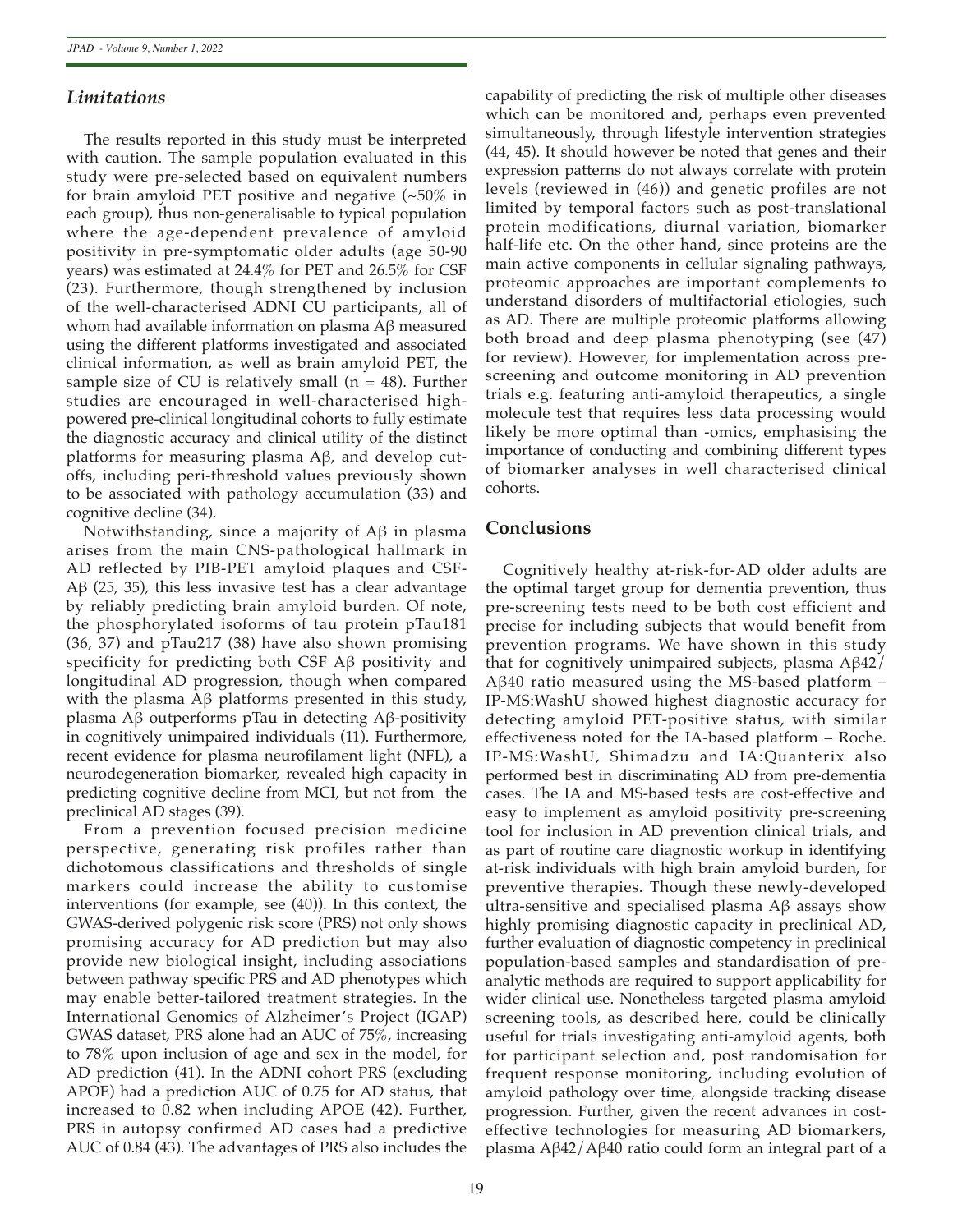plasma-based AT[N] diagnostic toolkit, alongside plasma pTau and NFL, promoting biomarker-access and brain health equity, especially in communities with limited to no access to expensive modalities, such as PET, for detecting AD neuropathology. Coupled with broader approaches such as PRS and other -omics strategies, this biomarker could be useful for AD risk ascertainment in preventative population-based – public health strategies.

*Funding:* Data collection and sharing for this project was funded by the Alzheimer's Disease Neuroimaging Initiative (ADNI) (National Institutes of Health Grant U01 AG024904) and DOD ADNI (Department of Defense award number W81XWH-12-2-0012). ADNI is funded by the National Institute on Aging, the National Institute of Biomedical Imaging and Bioengineering, and through generous contributions from the following: AbbVie, Alzheimer's Association; Alzheimer's Drug Discovery Foundation; Araclon Biotech; BioClinica, Inc.; Biogen; Bristol-Myers Squibb Company; CereSpir, Inc.; Cogstate; Eisai Inc.; Elan Pharmaceuticals, Inc.; Eli Lilly and Company; EuroImmun; F. Hoffmann-La Roche Ltd and its affiliated company Genentech, Inc.; Fujirebio; GE Healthcare; IXICO Ltd.; Janssen Alzheimer Immunotherapy Research & Development, LLC.; Johnson & Johnson Pharmaceutical Research & Development LLC.; Lumosity; Lundbeck; Merck & Co., Inc.; Meso Scale Diagnostics, LLC.; NeuroRx Research; Neurotrack Technologies; Novartis Pharmaceuticals Corporation; Pfizer Inc.; Piramal Imaging; Servier; Takeda Pharmaceutical Company; and Transition Therapeutics. The Canadian Institutes of Health Research is providing funds to support ADNI clinical sites in Canada. Private sector contributions are facilitated by the Foundation for the National Institutes of Health (www.fnih.org). The grantee organization is the Northern California Institute for Research and Education, and the study is coordinated by the Alzheimer's Therapeutic Research Institute at the University of Southern California. ADNI data are disseminated by the Laboratory for Neuro Imaging at the University of Southern California. The sponsors had no role in the design and conduct of the study; in the collection, analysis, and interpretation of data; in the preparation of the manuscript; or in the review or approval of the manuscript.

*Acknowledgment:* We would like to thank Prof. Anders Wimo (Karolinska Institutet), Dr. Susan Baker (Janssen Research & Development) and Dr. David Scott (Bioclinica) for their intellectual contributions to the manuscript.

*Conflict of Interest Disclosure:* Prof. Lefkos Middleton has received research funding (to Institution) from Janssen , Merck (USA), Gates, Takeda/ Millenium, Novartis, EIT Health, and Invincro, outside the submitted work. Prof. Miia Kivipelto has served as speaker for Biogen, Nutricia, Nestle and Lundbeck, has served in advisory boards of Biogen, Combinostics, Swedish Care International and Roche, and has received grants from Academy of Finland, Swedish Research Council, JPND, EU 7th framework, CIMED, IMI, Wallenberg Clinical grant, FORTE, KI-Janssen Strategic Collaboration, Imperial College ITMAT, Gates Ventures/ADDI, Alzheimer's Drug Discovery Foundation and Part the Cloud, outside the submitted work. Dr. Linus Jönsson receives personal fees from H. Lundbeck, outside the submitted work. All other authors declare no conflict of interest.

*Ethical standard:* Ethical approval was given by the local ethical committees of all involved sites of ADNI, and the research was conducted in accordance with the Helsinki Declaration.

*Open Access:* This article is distributed under the terms of the Creative Commons Attribution 4.0 International License (http://creativecommons.org/ licenses/by/4.0/), which permits use, duplication, adaptation, distribution and reproduction in any medium or format, as long as you give appropriate credit to the original author(s) and the source, provide a link to the Creative Commons license and indicate if changes were made.

## **References**

- 1. Vellas B, Aisen P. New Hope for Alzheimer's Disease. J Prev Alzheimers Dis. 2021;8(3):238-239. doi:10.14283/jpad.2021.26
- 2. Cummings J, Feldman HH, Scheltens P. The "rights" of precision drug development for Alzheimer's disease. Alzheimers Res Ther. 2019;11(1):76. doi:10.1186/s13195-019-0529-5
- Jack CR, Jr., Bennett DA, Blennow K, et al. NIA-AA Research Framework: Toward a biological definition of Alzheimer's disease. Alzheimers Dement. 2018;14(4):535-562. doi:10.1016/j.jalz.2018.02.018
- 4. Fagan AM, Roe CM, Xiong C, Mintun MA, Morris JC, Holtzman DM. Cerebrospinal fluid tau/beta-amyloid(42) ratio as a prediction of cognitive decline in nondemented older adults. Arch Neurol. 2007;64(3):343-349. doi:10.1001/archneur.64.3.noc60123
- 5. Villain N, Chetelat G, Grassiot B, et al. Regional dynamics of amyloid-beta deposition in healthy elderly, mild cognitive impairment and Alzheimer's disease: a voxelwise PiB-PET longitudinal study. Brain. 2012;135(Pt 7):2126- 2139. doi:10.1093/brain/aws125
- Burnham SC, Fandos N, Fowler C, et al. Longitudinal evaluation of the natural history of amyloid-beta in plasma and brain. Brain Commun. 2020;2(1):fcaa041. doi:10.1093/braincomms/fcaa041
- Janelidze S, Stomrud E, Palmqvist S, et al. Plasma beta-amyloid in Alzheimer's disease and vascular disease. Sci Rep. 2016;6:26801. doi:10.1038/srep26801
- 8. Janelidze S, Teunissen CE, Zetterberg H, et al. Head-to-Head Comparison of 8 Plasma Amyloid-beta 42/40 Assays in Alzheimer Disease. JAMA Neurol. 2021. doi:10.1001/jamaneurol.2021.3180
- 9. Lui JK, Laws SM, Li QX, et al. Plasma amyloid-beta as a biomarker in Alzheimer's disease: the AIBL study of aging. J Alzheimers Dis. 2010;20(4):1233-1242. doi:10.3233/JAD-2010-090249
- 10. Nakamura A, Kaneko N, Villemagne VL, et al. High performance plasma amyloid-beta biomarkers for Alzheimer's disease. Nature. 2018;554(7691):249- 254. doi:10.1038/nature25456
- 11. Tosun D, Veitch D, Aisen P, et al. Detection of beta-amyloid positivity in Alzheimer's Disease Neuroimaging Initiative participants with demographics, cognition, MRI and plasma biomarkers. Brain Commun. 2021;3(2):fcab008. doi:10.1093/braincomms/fcab008
- Lin SY, Lin KJ, Lin PC, et al. Plasma amyloid assay as a pre-screening tool for amyloid positron emission tomography imaging in early stage Alzheimer's disease. Alzheimers Res Ther. 2019;11(1):111. doi:10.1186/s13195-019-0566-0
- 13. Chatterjee P, Elmi M, Goozee K, et al. Ultrasensitive Detection of Plasma Amyloid-beta as a Biomarker for Cognitively Normal Elderly Individuals at Risk of Alzheimer's Disease. J Alzheimers Dis. 2019;71(3):775-783. doi:10.3233/ JAD-190533
- 14. Doecke JD, Perez-Grijalba V, Fandos N, et al. Total Abeta42/Abeta40 ratio in plasma predicts amyloid-PET status, independent of clinical AD diagnosis. Neurology. 2020;94(15):e1580-e1591. doi:10.1212/WNL.0000000000009240
- 15. Feinkohl I, Schipke CG, Kruppa J, et al. Plasma Amyloid Concentration in Alzheimer's Disease: Performance of a High-Throughput Amyloid Assay in Distinguishing Alzheimer's Disease Cases from Controls. J Alzheimers Dis. 2020;74(4):1285-1294. doi:10.3233/JAD-200046
- 16. Perez-Grijalba V, Arbizu J, Romero J, et al. Plasma Abeta42/40 ratio alone or combined with FDG-PET can accurately predict amyloid-PET positivity: a cross-sectional analysis from the AB255 Study. Alzheimers Res Ther. 2019;11(1):96. doi:10.1186/s13195-019-0549-1
- 17. Giudici KV, de Souto Barreto P, Guyonnet S, et al. Assessment of Plasma Amyloid-beta42/40 and Cognitive Decline Among Community-Dwelling Older Adults. JAMA Netw Open. 2020;3(12):e2028634. doi:10.1001/ jamanetworkopen.2020.28634
- 18. Stockmann J, Verberk IMW, Timmesfeld N, et al. Correction to: Amyloid-beta misfolding as a plasma biomarker indicates risk for future clinical Alzheimer's disease in individuals with subjective cognitive decline. Alzheimers Res Ther. 2021;13(1):25. doi:10.1186/s13195-021-00770-2
- Schindler SE, Bollinger JG, Ovod V, et al. High-precision plasma betaamyloid 42/40 predicts current and future brain amyloidosis. Neurology. 2019;93(17):e1647-e1659. doi:10.1212/WNL.0000000000008081
- 20. Thijssen EH, Verberk IMW, Vanbrabant J, et al. Highly specific and ultrasensitive plasma test detects Abeta(1-42) and Abeta(1-40) in Alzheimer's disease. Sci Rep. 2021;11(1):9736. doi:10.1038/s41598-021-89004-x
- 21. Weiner MW, Veitch DP, Aisen PS, et al. The Alzheimer's Disease Neuroimaging Initiative 3: Continued innovation for clinical trial improvement. Alzheimers Dement. 2017;13(5):561-571. doi:10.1016/j. jalz.2016.10.006
- Knopman DS, Lundt ES, Therneau TM, et al. Association of Initial beta-Amyloid Levels With Subsequent Flortaucipir Positron Emission Tomography Changes in Persons Without Cognitive Impairment. JAMA Neurol. 2021;78(2):217-228. doi:10.1001/jamaneurol.2020.3921
- Jansen WJ, Ossenkoppele R, Knol DL, et al. Prevalence of cerebral amyloid pathology in persons without dementia: a meta-analysis. JAMA. 2015;313(19):1924-1938. doi:10.1001/jama.2015.4668
- 24. Mayeux R. Biomarkers: potential uses and limitations. NeuroRx. 2004;1(2):182- 188. doi:10.1602/neurorx.1.2.182
- 25. Ovod V, Ramsey KN, Mawuenyega KG, et al. Amyloid beta concentrations and stable isotope labeling kinetics of human plasma specific to central nervous system amyloidosis. Alzheimers Dement. 2017;13(8):841-849. doi:10.1016/j.jalz.2017.06.2266
- 26. O'Bryant SE, Gupta V, Henriksen K, et al. Guidelines for the standardization of preanalytic variables for blood-based biomarker studies in Alzheimer's disease research. Alzheimers Dement. 2015;11(5):549-560. doi:10.1016/j. jalz.2014.08.099
- Verberk IM, Misdorp EO, Koelewijn JM, et al. A biorepository for the in-depth validation of pre-analytical sample handling effects on novel blood-based biomarkers for Alzheimer's disease: The first results. Alzheimers and Dementia. 2020;16:e045763. doi:10.1002/alz.045763